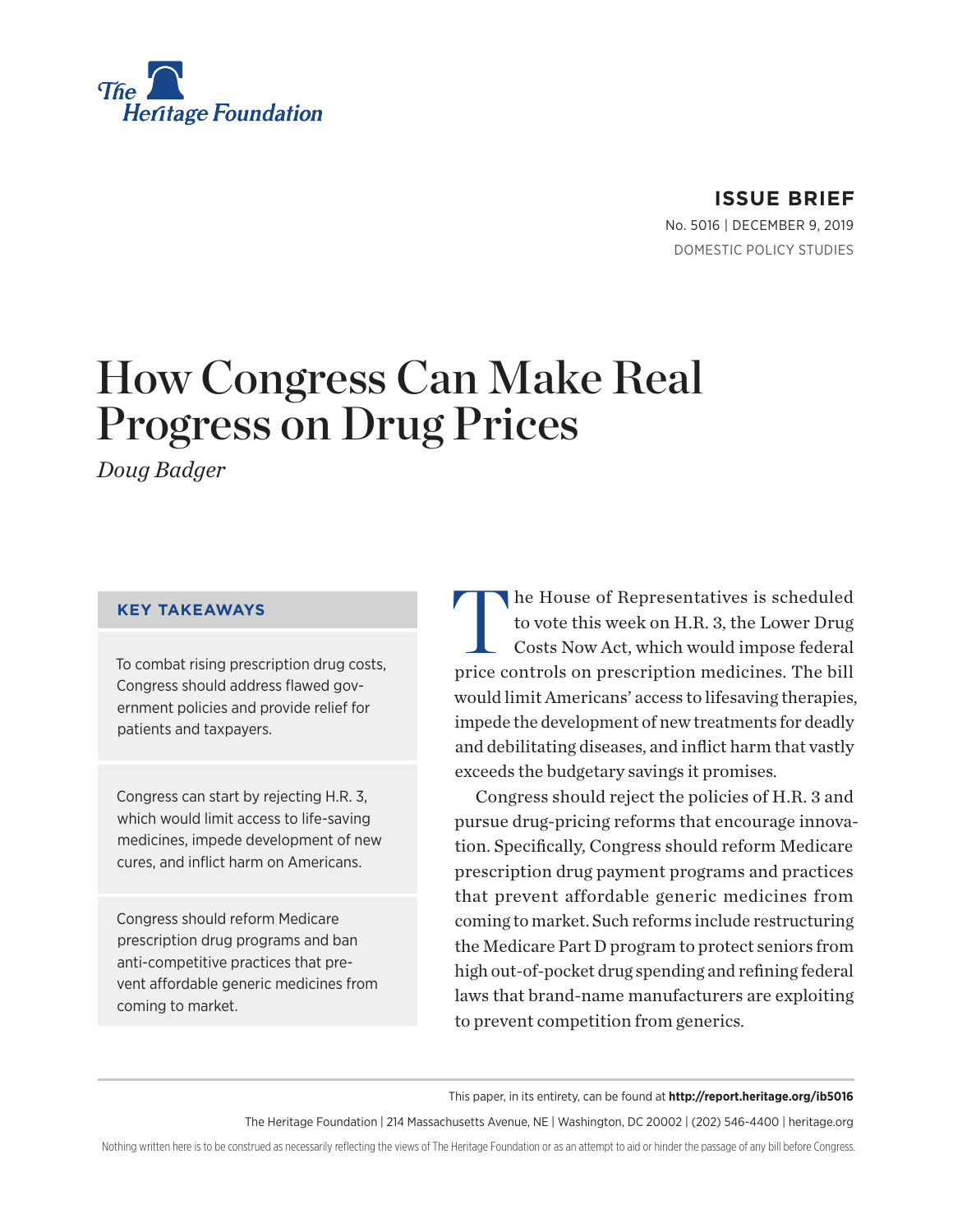These proposals enjoy overwhelming support among both parties in the House and Senate and could be signed into law by the President. All proposals are included in an alternative bill (H.R. 19) released by House Republicans on December 6.<sup>1</sup> Acting on these reforms would provide relief from high prescription drug prices, while fostering continued medical innovation that will cure diseases, lengthen life expectancy, and improve quality of life.

### H.R. 3: The Wrong Path

The Lower Drug Costs Now Act would reduce drug prices by government fiat, jeopardizing the quality of health care that Americans deserve.

What is worse is that H.R. 3 will not reduce drug prices at all because it will not become law. The House vote on the measure is expected to split largely along party lines, the bill lacks support in the Senate, and it is expected to face a veto threat from President Donald Trump. If Congress cannot move beyond the flawed and divisive H.R. 3 and toward effective reforms, it will adjourn next year having done nothing about drug prices.

Drug-pricing reform need not fall victim to partisan squabbling. There is broad bipartisan support for proposals to reduce prescription drug prices. Democrats and Republicans have reached a rare consensus on this contentious issue, backing reforms to Medicare prescription drug coverage and supporting a ban on practices that impede the entry of affordable generic drugs into the marketplace.

By shunning these broad-based reforms in favor of a vote on H.R. 3, House leaders have chosen partisan posturing over bipartisan progress on drug prices.

A better path is needed.

# How Congress Can Make Real Progress

**Making Medicines Affordable for Seniors: Reforms to Medicare Payment Practices.** The federal government, through Medicare, helps seniors and people with disabilities to access prescription drugs via two programs: Medicare Part D and Medicare Part B. Both programs need reform in order to address policies that provide flawed financial incentives to drug makers and insurance companies that are driving up prescription drug costs.

**Part D Restructuring.** There is broad consensus on the need to reform Medicare prescription drug coverage. Members of both parties agree that the Medicare Part D benefit, which was created in 2003, requires restructuring.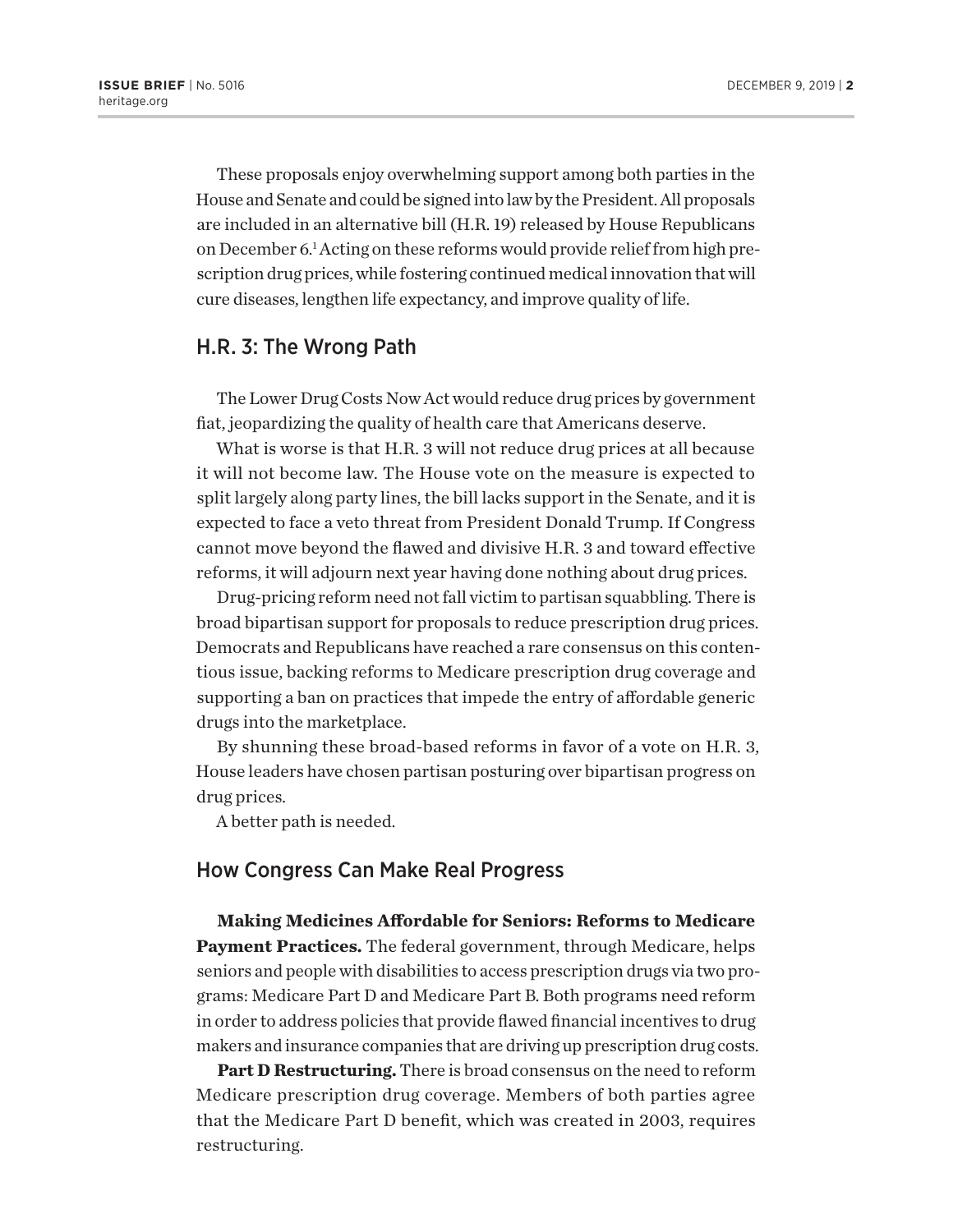Under Medicare Part D, drug prices are set through negotiations between private pharmacy benefit managers and drug manufacturers without government involvement. Competing prescription drug plans sponsor insurance policies that cover drugs and set their premiums. The government subsidizes these premiums at fixed rates. Prescription drug plans compete for seniors' business based on quality and price. Seniors can choose the plan that provides them the best value, covering the medicines they take at the most affordable prices.

Consumer choice and competition have made Part D the rarest of government programs: one in which spending has not spiraled out of control. In fact, government actuaries report that federal general revenue spending on the program was \$67.8 billion in 2018. That is less than the amount that the government spent on Part D in 2015 (\$68.4 billion).<sup>2</sup>

Over that same period, government spending on Medicare Part A (hospital inpatient benefits) increased by 10.5 percent (from \$279 billion to \$308 billion),3 while general revenue spending on Part B (physician and other outpatient benefits) grew by 24.2 percent (from \$203.9 billion to  $$253.2$  billion). $4$ 

The Part D program has also resulted in reduced spending elsewhere in the Medicare program by making drug therapies broadly accessible to seniors. Multiple studies have found that these therapies help to keep beneficiaries out of hospital beds and emergency rooms, reducing Medicare spending on hospitals and doctors.

For example, the Congressional Budget Office (CBO) estimates that a 1 percent increase in prescriptions filled by Medicare beneficiaries reduces spending on medical services by 0.2 percent.<sup>5</sup> Applying the CBO methodology, Chris Pope of the Manhattan Institute estimated that an extra \$100 in prescription drug use by Medicare beneficiaries can be expected to reduce the program's spending on other medical services by \$95, while delivering better outcomes.<sup>6</sup>

Relying on different economic assumptions, a December 2016 study by economist Robert J. Shapiro found that the Part D program had produced net Medicare savings of \$679.3 billion between 2006 and 2014.7

The Part D program has achieved these results through competition among prescription drug plans and through a standard drug benefit that apportions costs among beneficiaries, plans, manufacturers, and the government.

The program's complex benefit structure could nonetheless be improved. While drug plans and beneficiaries finance prescription drug spending for the vast majority of seniors, the taxpayers shoulder 80 percent of the burden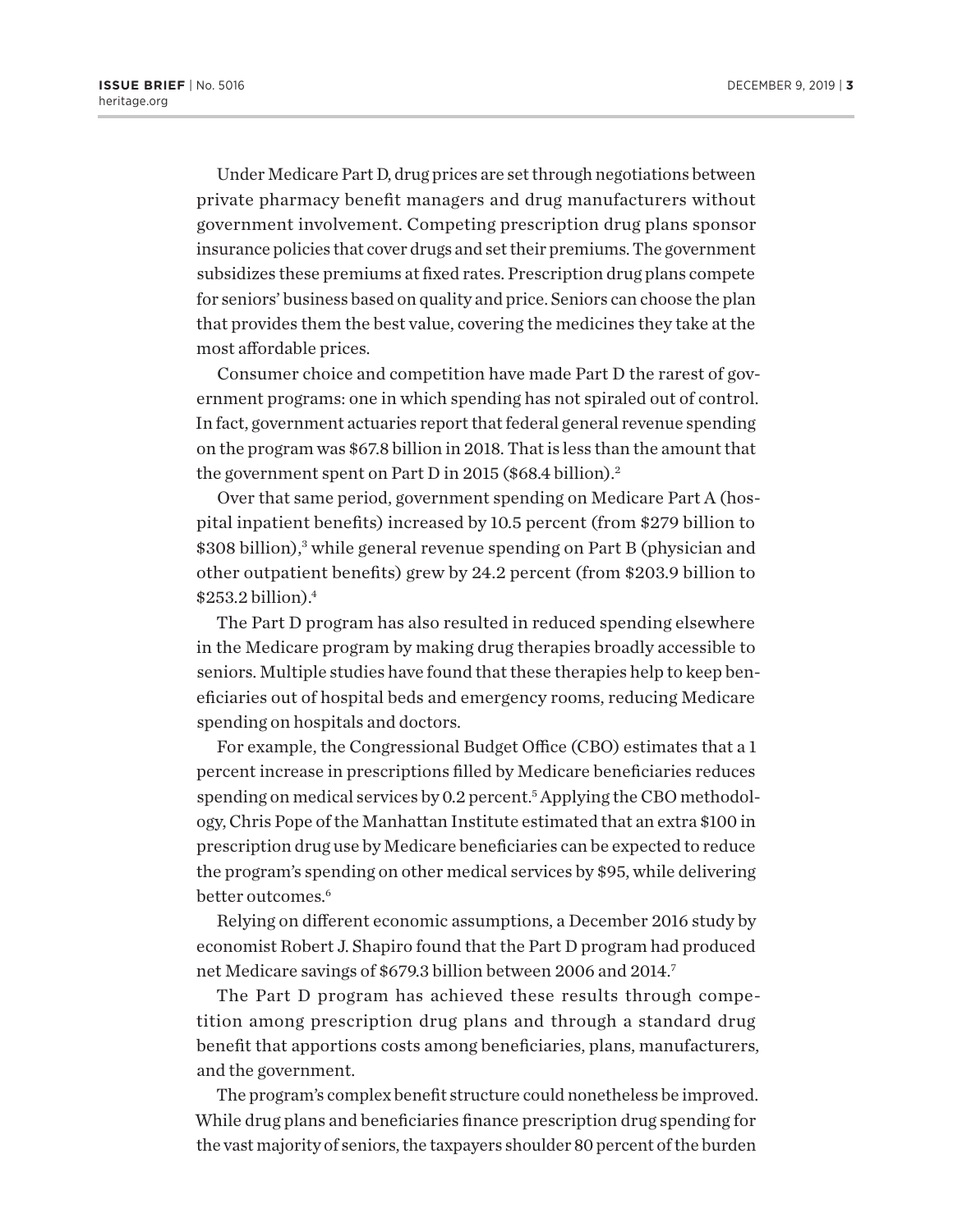#### TABLE 1

# **Comparison of Proposals to Restructure Part D Benefit**

| <b>Tier</b>                | <b>Current Law</b>     | <b>Senate Finance</b><br><b>Committee</b> | H.R.3                  | <b>House GOP</b><br>Alternative (H.R. 19) |
|----------------------------|------------------------|-------------------------------------------|------------------------|-------------------------------------------|
| Below deductible           | Beneficiary: 100%      | Beneficiary: 100%                         | Beneficiary: 100%      | Beneficiary: 100%                         |
|                            | Plan: 0%               | Plan: 0%                                  | Plan: 0%               | Plan: 0%                                  |
|                            | <b>Drugmaker: 0%</b>   | <b>Drugmaker: 0%</b>                      | <b>Drugmaker: 0%</b>   | Drugmaker: 0%                             |
|                            | Government: 0%         | Government: 0%                            | Government: 0%         | Government: 0%                            |
| Tier 2                     | Beneficiary: 25%       | Beneficiary: 25%                          | Beneficiary: 25%       | Beneficiary: 15%                          |
|                            | <b>Plan: 75%</b>       | <b>Plan: 75%</b>                          | <b>Plan: 65%</b>       | <b>Plan: 75%</b>                          |
|                            | Drugmaker: 0%          | Drugmaker: 0%                             | Drugmaker: 10%         | Drugmaker: 10%                            |
|                            | Government: 0%         | Government: 0%                            | Government: 0%         | Government: 0%                            |
| Tier 3                     | Beneficiary: 25%       | Beneficiary: 25%                          | Beneficiary: 25%       | Beneficiary: 15%                          |
|                            | <b>Plan: 5%</b>        | <b>Plan: 75%</b>                          | <b>Plan: 65%</b>       | <b>Plan: 75%</b>                          |
|                            | Drugmaker: 70%         | Drugmaker: 0%                             | Drugmaker: 10%         | Drugmaker: 10%                            |
|                            | Government: 0%         | Government: 0%                            | Government: 0%         | Government: 0%                            |
| Catastrophic Tier          | <b>Beneficiary: 5%</b> | <b>Beneficiary: 0%</b>                    | <b>Beneficiary: 0%</b> | Beneficiary: 0%                           |
|                            | <b>Plan: 15%</b>       | <b>Plan: 60%</b>                          | <b>Plan: 50%</b>       | <b>Plan: 70%</b>                          |
|                            | Drugmaker: 0%          | Drugmaker: 20%                            | Drugmaker: 30%         | Drugmaker: 10%                            |
|                            | Government: 80%        | Government: 20%                           | Government: 20%        | Government: 20%                           |
| <b>Out-of-Pocket Limit</b> | <b>No Limit</b>        | \$3,100                                   | \$2,000                | \$3,100                                   |

NOTE: Proposal figures are for brand name drugs, when proposals are fully phased in.

SOURCES: Congress.gov, "H.R.3 - Lower Drug Costs Now Act of 2019," https://www.congress.gov/bill/116th-congress/house-bill/3/text?q=%7B%22se arch%22%3A%5B%22hr+3%22%5D%7D&r=1&s=1 (accessed December 9, 2019); Congress.gov, "S.2543 - Prescription Drug Pricing Reduction Act of 2019," https://www.congress.gov/bill/116th-congress/senate-bill/2543/text?q=%7B%22search%22%3A%5B%22s+2543%22%5D%7D&r=1&s=2 (accessed December 9, 2019); and the Energy and Commerce Committee, "Walden, Brady, Foxx, Collins Introduce Legislation to Lower Drug Costs," December 9, 2019, https://republicans-energycommerce.house.gov/news/press-release/walden-brady-foxx-collins-introduce-legislation-to-lowerdrug-costs/ (accessed December 9, 2019).

IB5016 <sup>a</sup> heritage.org

of the small minority of seniors whose annual drug spending falls into the program's catastrophic tier (annual spending that exceeds \$8,140).

Although overall Part D spending growth has been quite modest, the Medicare Payment Advisory Commission (MedPAC), an advisory arm of Congress, has noted that spending in the catastrophic tier grew from 25 percent of Part D costs in 2007 to 54 percent in 2017.<sup>8</sup> MedPAC attributes this in part to the program's benefit structure.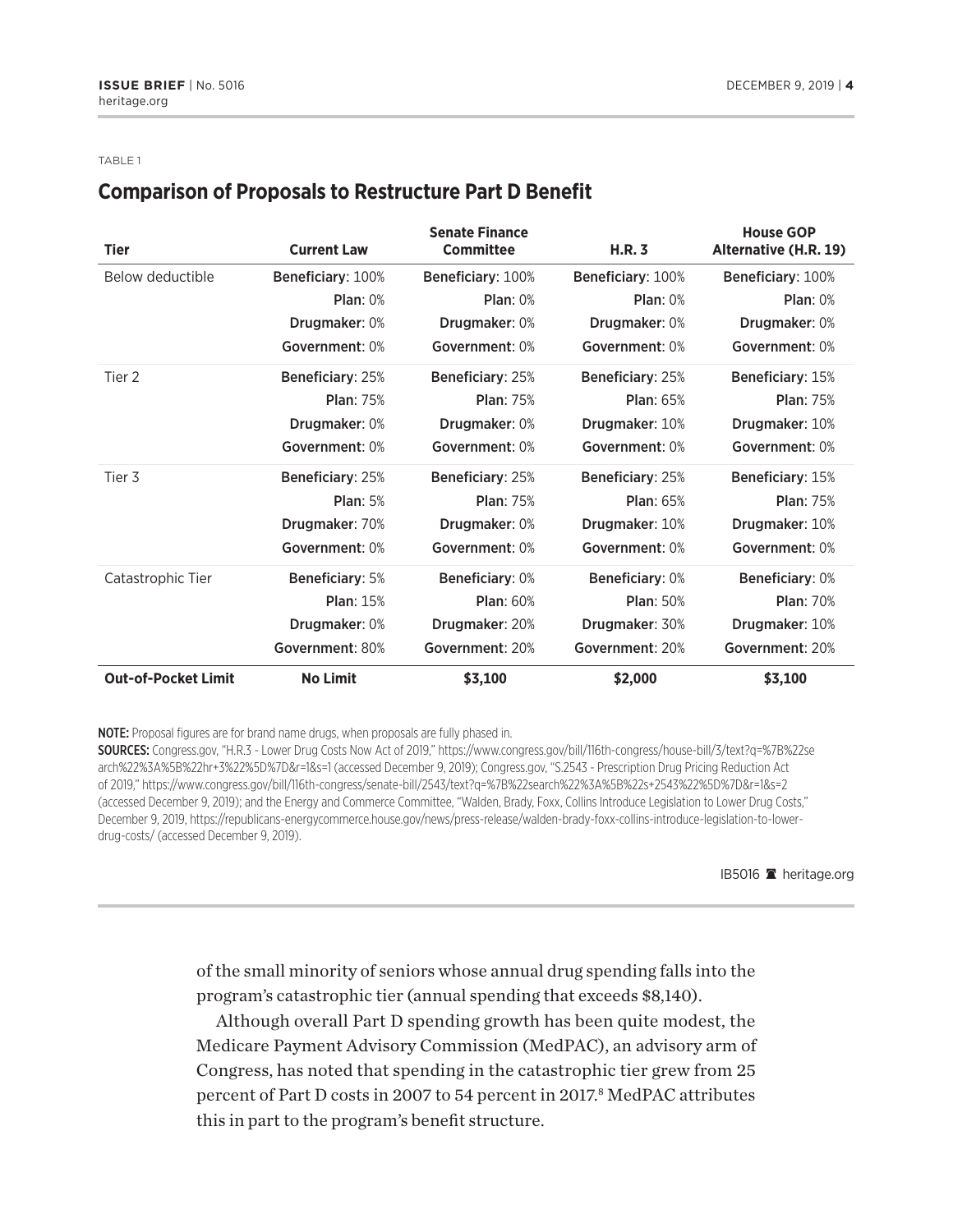There is broad congressional support for restructuring the Part D benefit. Several proposals have emerged. While they differ in detail, they share two important features: They cap the amount that seniors spend annually on prescription drugs, and they shift financing in the catastrophic tier from taxpayers to Part D plans and drug manufacturers.<sup>9</sup> Table 1 compares the proposals with current law.

Under current law, beneficiaries are responsible for meeting a deductible, set at \$415 in 2019 (Tier 1). In Tier 2, which ranges from \$416 to \$3,820 in drug spending, the beneficiary share drops to 25 percent, with the plan bearing 75 percent of the cost. In Tier 3, commonly known as the "donut hole" or "coverage gap," current law requires drug manufacturers to assume 70 percent of the costs. The remaining 30 percent is split between the beneficiary (25 percent) and the plan (5 percent). Finally, in the catastrophic tier, the government bears 80 percent of the costs, the plan 15 percent, while beneficiaries pay 5 percent. There is no limit on out-of-pocket expenditures.

This benefit structure incentivizes plans and manufacturers to push high-cost patients as quickly as possible into the catastrophic tier, where taxpayers finance 80 percent of the costs. Plans have powerful motivation to manage costs aggressively in Tier 2, but very little in Tier 3 or the catastrophic tier. Manufacturers have every motivation to hustle people through Tier 3 and into the catastrophic tier. This may help explain why manufacturers do not provide big rebates for the most expensive drugs: Plans have little reason to seek them, and drug makers have little incentive to grant them.

The most consequential feature of all three restructuring plans (as described in Table 1) is that they attack these perverse incentives in roughly the same way. All reduce the share of costs that government bears in the catastrophic tier; and all place additional costs in that tier on Part D plans and pharmaceutical manufacturers. The proposals, despite their differences, have other commonalities as well. They all:

- 1. **Eliminate the coverage gap** by requiring the beneficiary to pay a constant share between the deductible and the catastrophic threshold. This share is 25 percent in all but the House Ways and Means Republican plan, which reduces the beneficiary share of costs to 15 percent in Tiers 2 and 3.
- 2. **Reduce the government share in the catastrophic tier** from 80 percent to 20 percent.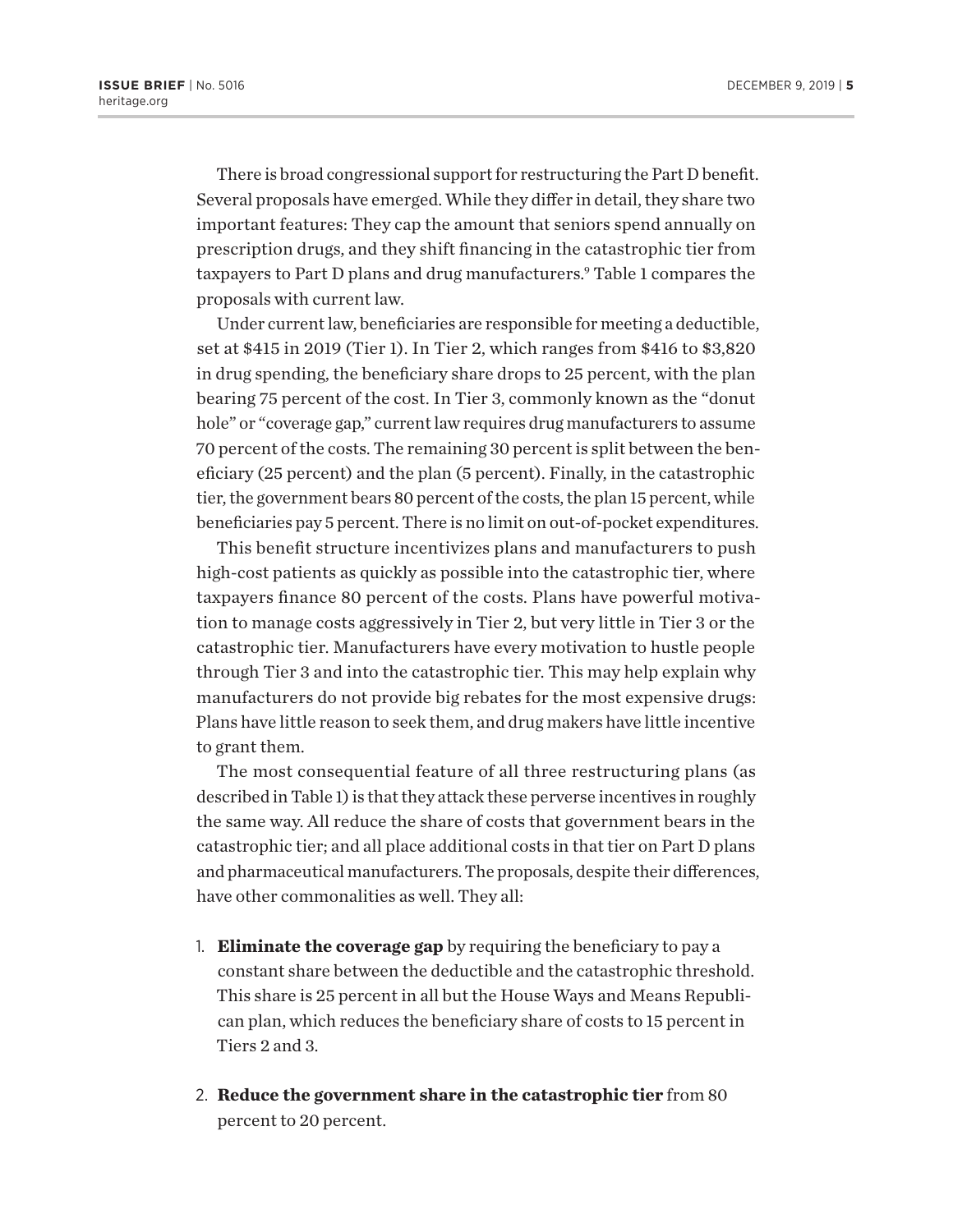- 3. **Require the manufacturer and plan to bear larger shares of the cost in the catastrophic tier**, although the percentages differ among the plans.
- 4. **Establish a limit on the amount a beneficiary spends out of pocket for prescription medicines.** The limit differs among the proposals but, unlike current law, all put a limit into place.

These commonalities are far more significant than the differences among the proposed benefit designs. All would benefit seniors, especially by capping their annual drug expenses. All require manufacturers and plans to shoulder more of the burden of this catastrophic coverage. And all relieve taxpayers of much of the cost of high prescription drug expenses.

A preliminary CBO analysis of the Senate Finance Committee proposal estimated that the Part D benefit restructuring would reduce federal spending by \$34.6 billion over 10 years.<sup>10</sup>

Key details remain unresolved, and those details will greatly affect how well these promising reforms will work in practice. Congress should work through these critical details and refine these proposals, taking advantage of the broad bipartisan consensus in favor of restructuring the Part D program in ways that benefit seniors and taxpayers.

# Other Proposals to Make Medicines Affordable for Seniors

Restructuring the Medicare Part D program would be a boon both to taxpayers and to Medicare beneficiaries. And, there are other changes that can be made in the Part D program that would benefit seniors who take prescription medicines. These include:

<sup>l</sup> **Requiring Part D plan sponsors to provide prescribing physicians with real-time benefit information.** This provision would require Part D insurers to implement real-time benefit tools that would electronically transmit eligibility, formulary, and benefit information to each enrollee's prescribing physician. While insurers already provide this information to *pharmacies*, consumers would benefit if real-time information was provided to their *prescribing physician*. This reform would allow doctors to tell the patient of any clinically appropriate alternatives, what the patient would have to pay at the counter, and of pharmacy options, including the option to have prescriptions filled through the mail. This information would empower patients to save on prescription medicines.<sup>11</sup>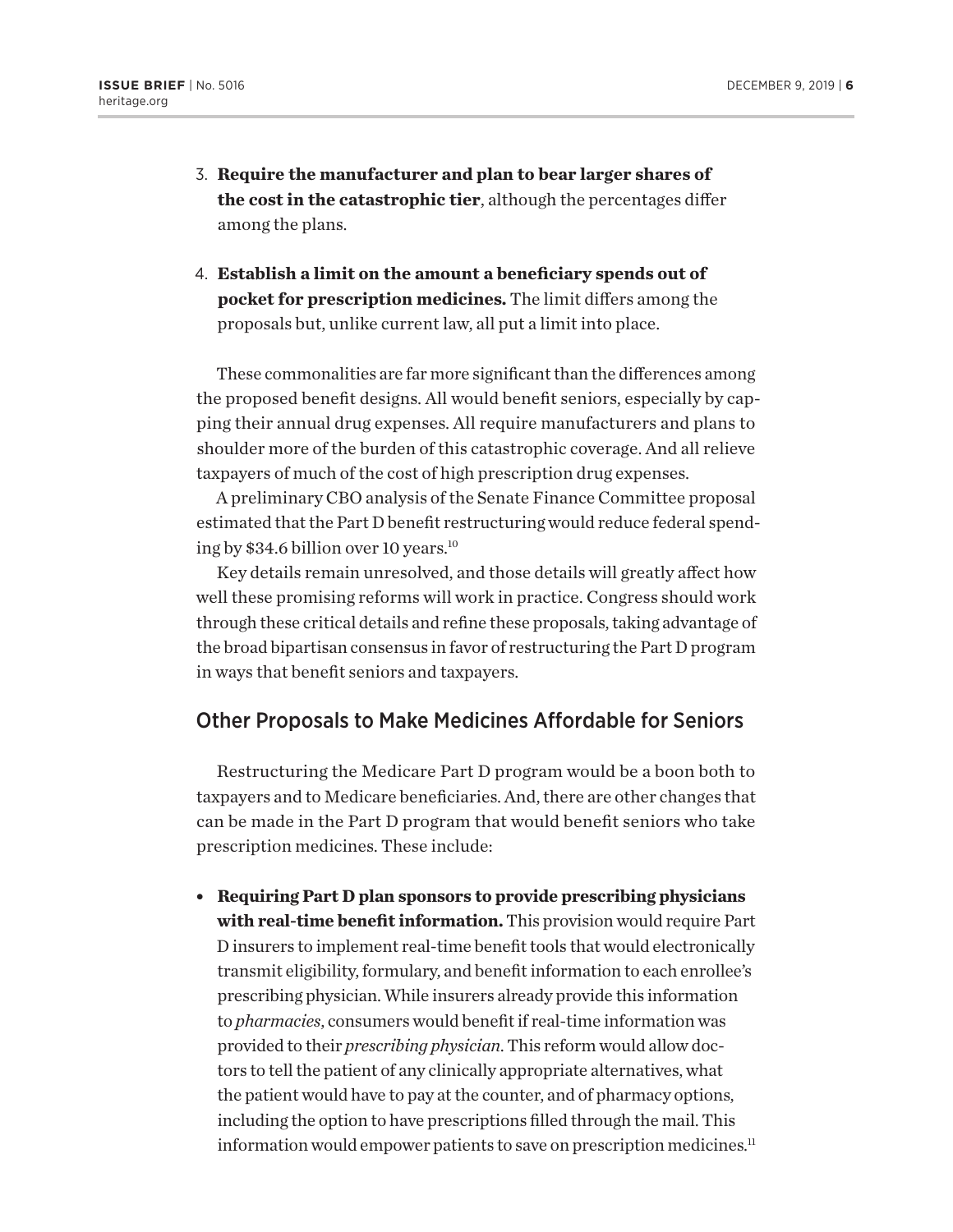- <sup>l</sup> **Incentivizing Part D plans to provide Part D rebates at the point of sale.**12 Part D drug plans generally enter into rebate arrangements with drug manufacturers. Unlike price discounts, which are generally made at the point of sale, rebate transactions take place after the fact. They thus are paid directly from the manufacturer to the drug plan, bypassing the consumer. Although rebates indirectly benefit seniors by reducing premiums for their coverage, they do not provide savings at the pharmacy counter. An example is a medicine with a list price of \$150 on which the manufacturer pays a \$50 rebate to the drug plan. A senior whose cost sharing on the medicine is 10 percent will pay \$15 at the counter—10 percent of the gross price—rather than \$10, which is 10 percent of the price, net of rebate. Earlier, the Trump Administration withdrew a rule that would have required plans to pass on rebates at the counter after studies showed that the requirement would increase premiums for Part D coverage.<sup>13</sup> Congress should enact a law that would allow plan sponsors to pass at least some portion of the rebate to the beneficiary at the counter.
- <sup>l</sup> **Allowing beneficiaries to spread out their cost sharing over time.**14 Seniors who are prescribed very expensive drugs can face daunting cost-sharing requirements. This is especially true in the early part of the year, when beneficiaries have yet to meet their plan's deductible. These costs can be daunting. A recent survey found that nearly half of seniors have abandoned a medicine prescribed by their doctor because of its high price.15 Congress should address this by requiring plans to allow enrollees who must pay large sums in a 30-day period to spread those payments out over the course of multiple months. While this provision would not reduce what the senior pays for drugs, it would provide welcome relief to those on fixed incomes who struggle to meet their cost-sharing obligations all at once.
- **Changes to Part Medicare B.** While Medicare Part D covers drugs that patients typically obtain at pharmacies, Medicare Part B covers physician-administered drugs, including injected and infused medicines, such as chemotherapy. Unlike Part D, where competing plans negotiate rates with manufacturers without government intervention, the government sets prices for Part B drugs. The law specifies that Medicare is to reimburse for physician-administered drugs based on their average sales price, net of discounts, rebates, and other price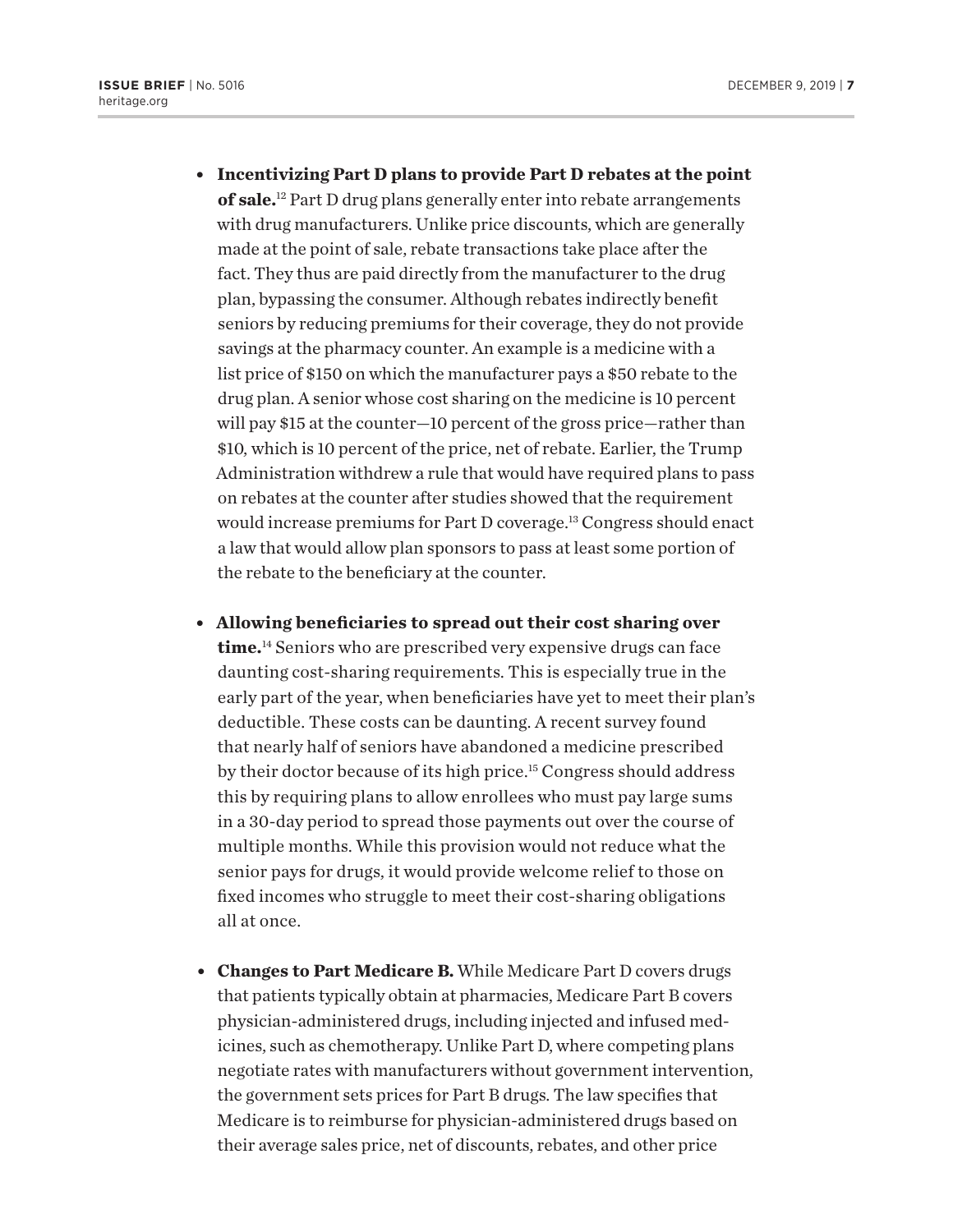concessions.16 Physicians are paid six percentage points above the average sales price (ASP+6). That six-percentage-point add-on is intended to cover provider costs associated with handling and storage of the drugs, as well as distributor markup. It also is meant to compensate for the fact that, by definition, some providers will pay prices that exceed the average.

Government spending on Part B drugs has multiplied. Between 2011 and 2016 that spending grew from \$17.6 billion to \$28.0 billion, an average annual growth rate of nearly 10 percent. Beneficiaries have shared the burden of growing Part B drug costs, since they are required to pay a coinsurance rate of 20 percent.

Critics of the Part B methodology have noted that physician reimbursement rises with a drug's cost. The add-on payment for a \$100 drug is \$6. The add-on payment for a \$100,000 drug is \$6,000. The payment system thus rewards the use of the most expensive medications.

There is a growing congressional agreement in favor of reforming the Part B drug reimbursement system to benefit taxpayers and beneficiaries. Some policy proposals offer a platform for reforms. These include:

- **Capping add-on payments.**<sup>17</sup> While there is some rationale for letting add-on payments grow with a product's price, Congress should impose a limit. The Finance Committee bill, for example would cap add-on payments at \$1,000.18
- <sup>l</sup> **Providing beneficiaries with more price transparency.**19 Medicare requires seniors to pay 20 percent of the cost of outpatient services. What seniors may not know is that Medicare pays higher rates for the same service, based on where it is provided. For example, Medicare generally pays more for a service provided in a hospital outpatient department than in an ambulatory surgical center or doctor's office. Beneficiaries really have no way of knowing this, even though they are responsible for 20 percent of the costs. The Administration has taken a first step toward correcting this. Beginning in 2018, the Secretary created an online tool to enable beneficiaries to compare prices between hospital outpatient departments and ambulatory surgical centers. This provision would add price information for services provided in physician offices, enabling beneficiaries to compare prices for a service across all three sites of care.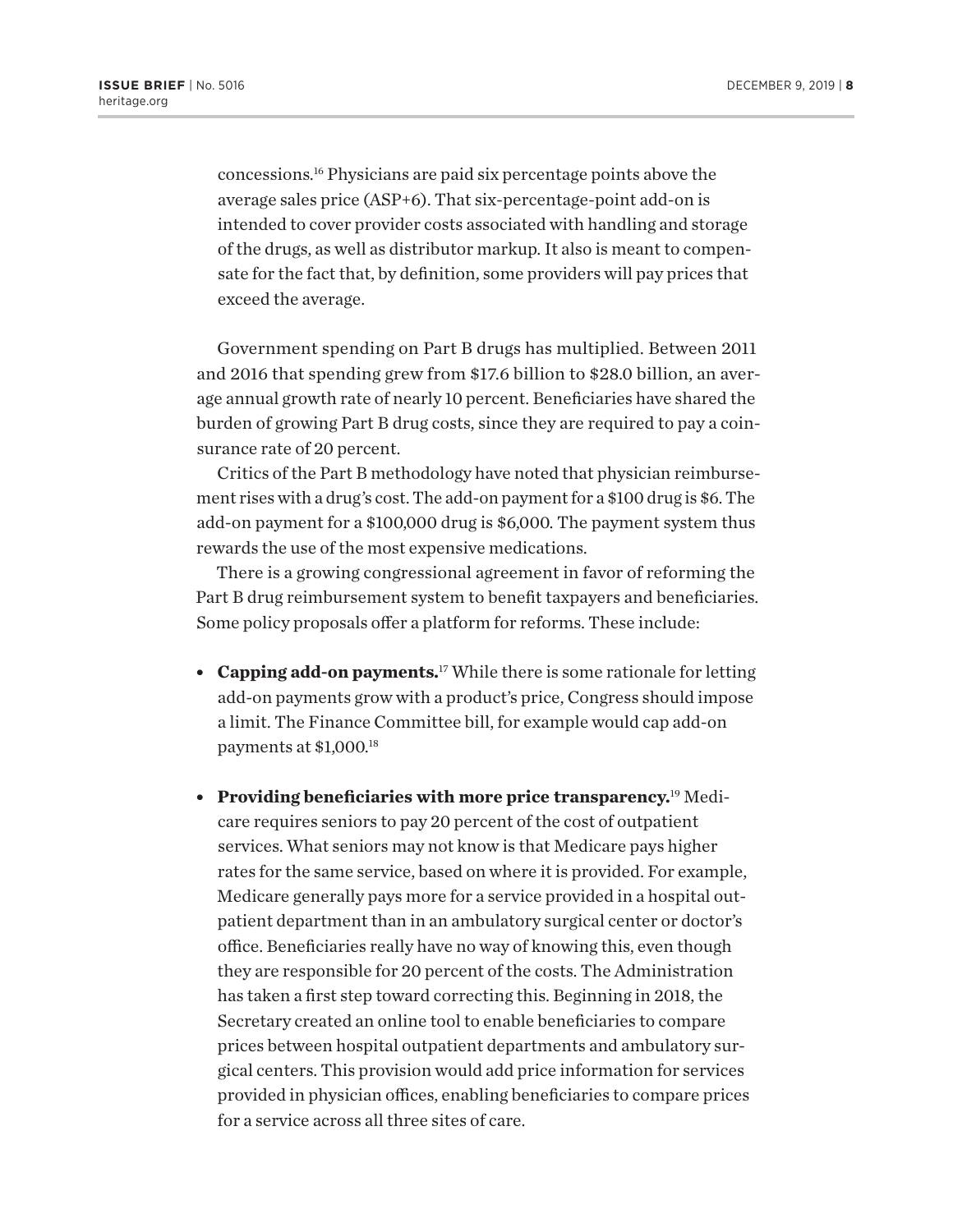- <sup>l</sup> **Exploring the possibility of moving coverage of certain Part B drugs to Part D.**20 Part D uses private negotiation to set drug prices; the government sets Part B prices. The result is that spending on the Part D program has grown only moderately, while Part B drug spending has exploded. The Senate Finance Committee directs MedPAC, a panel of outside experts, to study moving some physician-administered drugs from the price-controlled Part B program to the market-based Part D program. Bringing market forces to bear on these drug prices would benefit seniors and taxpayers alike.
- **Revisiting the Medicare Part B drug payment methodology.**<sup>21</sup> Congress enacted the ASP+6 methodology in 2003. There is bipartisan support for undertaking a comprehensive review of the methodology, beginning with an assessment by the Government Accountability Office (GAO).
- **Reducing Drug Prices Through Choice and Competition.** Restructuring the Medicare Part D benefit and reforming Medicare Part B reimbursement of physician-administered drugs would provide welcome relief on drug prices to 60 million Medicare beneficiaries. There is also bipartisan support in Congress for measures that will make prescription drugs more affordable for the 270 million Americans who are not on Medicare.

These policies would encourage market competition by preventing brand-name drug manufacturers from squelching or impeding competition from generic manufacturers.

Federal law incentivizes the search for new cures by granting innovators market exclusivity—a period of time during which their product is shielded from competing generic versions.<sup>22</sup> Once that period expires, other companies can produce and sell medicines that are identical or equivalent to the innovator product.<sup>23</sup>

Because generics generally cost far less than brand-name drugs, consumers begin saving money as soon as a generic product comes on market. The Association for Accessible Medicines (AAM), an association representing generic drug manufacturers, estimates that 90 percent of prescriptions filled by Americans in 2017 were for generic medicines and they account for only 23 percent of drug spending.<sup>24</sup> The vast majority are very affordable, with 93 percent of generic products costing \$20 or less.<sup>25</sup>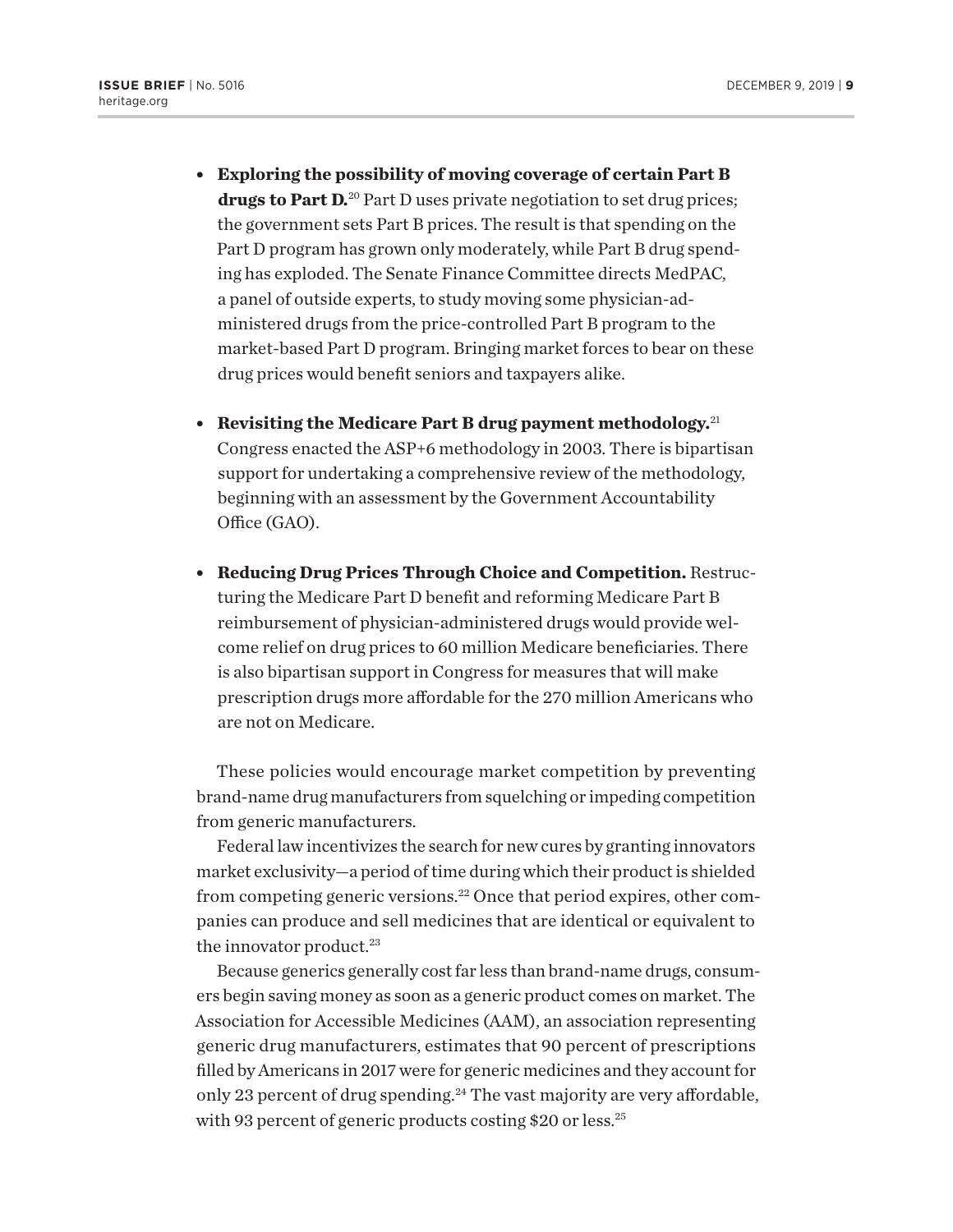Those savings add up. According to the AAM, Americans saved more than \$265 billion in 2017 alone by using generic medicines instead of their brand-name competitors.26 Over the 10-year period ending in 2017, those savings to consumers totaled nearly \$1.8 trillion.<sup>27</sup>

The savings would be even higher under proposals that prevent brandname manufacturers from slowing down or impeding the entrance of generic products into the marketplace. Those reform proposals enjoy bipartisan support and include:

- <sup>l</sup> **Allowing the U.S. Food and Drug Administration (FDA) to prevent "blocking" a generic drug** from coming to market.<sup>28</sup> In addition to providing market exclusivity for innovator products, federal law entitles the first generic substitute for a brand-name drug to a 180-day period of market exclusivity.29 That is, the first generic to win FDA approval cannot have any generic competitors for a sixmonth period. That 180-day clock starts to run when the FDA grants final marketing approval. Some generic companies have "parked" their applications—not filing their application for final marketing approval even when the FDA is prepared to approve it.<sup>30</sup> In some cases, the brand-name company makes payments to the generic manufacturer in exchange for not seeking final marketing approval from the FDA.<sup>31</sup> By not launching, the generic company retains its 180-day exclusivity. That prevents another generic company from bringing its drug to market. Congress should end this practice by allowing the FDA to grant marketing approval to any generic company if no other company has obtained final marketing approval.
- <sup>l</sup> **Creating legal remedies for generic companies to obtain samples of brand-name products.**32 A generic company must verify that it has tested its product to demonstrate that it has met FDA approval criteria. As part of this testing, the company must use reference samples of brand-name drugs. Manufacturers of brand-name drugs sometimes use a loophole in current law to block potential generic competitors from buying samples of their products. Without the samples, a generic company cannot meet the FDA approval criteria and therefore cannot bring a product to market that competes with the brand-name drug. Congress should grant developers of generic drugs and biosimilars the right to seek judicial remedies in cases where a manufacturer refuses to supply samples of its products. The courts can make a judgment as to whether the refusal to provide samples is appropriate on a case-by-case basis.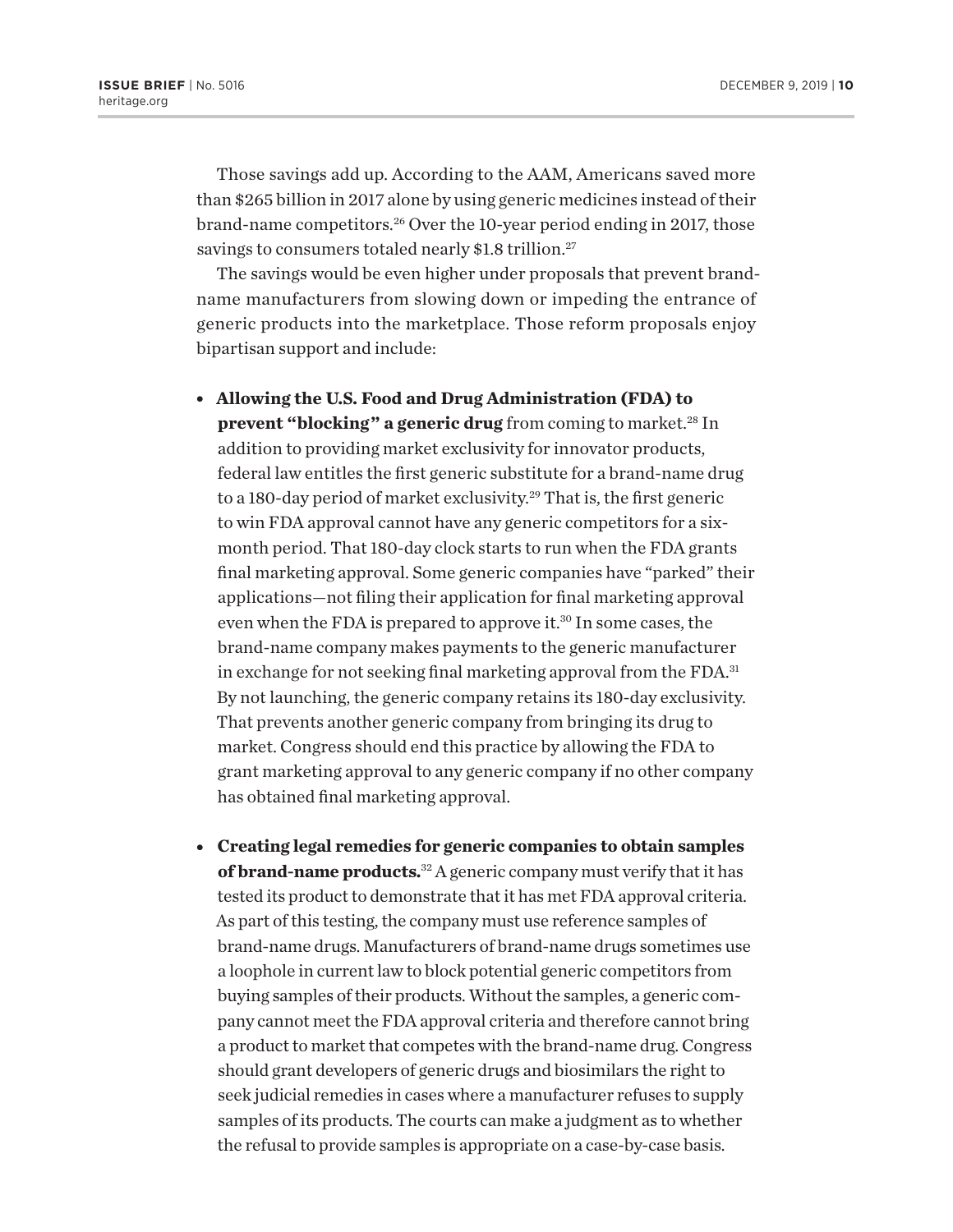<sup>l</sup> **Allowing the FDA to reject efforts by manufacturers to delay approval of a generic product.**33 The law permits manufacturers to file "citizen petitions" with the FDA to protect their intellectual property rights. The petition process has sometimes been used for purely dilatory purposes. Congress should give the FDA authority to summarily deny any petition whose primary purpose is to delay approval of a generic product or which does not raise valid scientific or regulatory issues.34

Each of these provisions is aimed at closing loopholes in federal law that impede market competition between makers of innovative medicines and their generic competitors. The overall result would be more robust competition and lower prices for medicines. According to the CBO, these provisions collectively would save consumers between \$27 billion and \$30 billion on drug spending over the next decade.<sup>35</sup>

Unlike government rate-setting proposals, these savings would derive from ending certain anticompetitive practices, and thus reducing prices by enhancing market competition. Unlike those rate-setting regimes, these changes, like others discussed in this paper, can become law now*.*

## The Wrong Way to Reduce Drug Prices: H.R. 3

H.R. 336 would institute an unprecedented intervention by the federal government into the regulation of prescription drug prices. Legal analysts at the Congressional Research Service, a nonpartisan arm of Congress, note that it raises constitutional concerns.37 Many economists, including the President's Council of Economic Advisers (CEA), believe that H.R. 3 would dramatically reduce the number of new treatments for diseases, and that the economic impact of these consequences would dwarf projected federal savings. While H.R. 3 purports to dramatically reduce drug costs, H.R. 3 would not reduce them at all. It is a partisan vehicle that will preserve the status quo because it will not become law.

The bill would establish a system in which the U.S. government bases prices for cutting-edge drug treatments on those set by foreign governments. The measure would set an upper price limit at 1.2 times a drug's average price in six other countries (Australia, Canada, France, Germany, Japan, and the United Kingdom).

The Secretary of Health and Human Services then would seek to "negotiate" prices below that upper limit for at least 25—and as many as 250—drugs each year.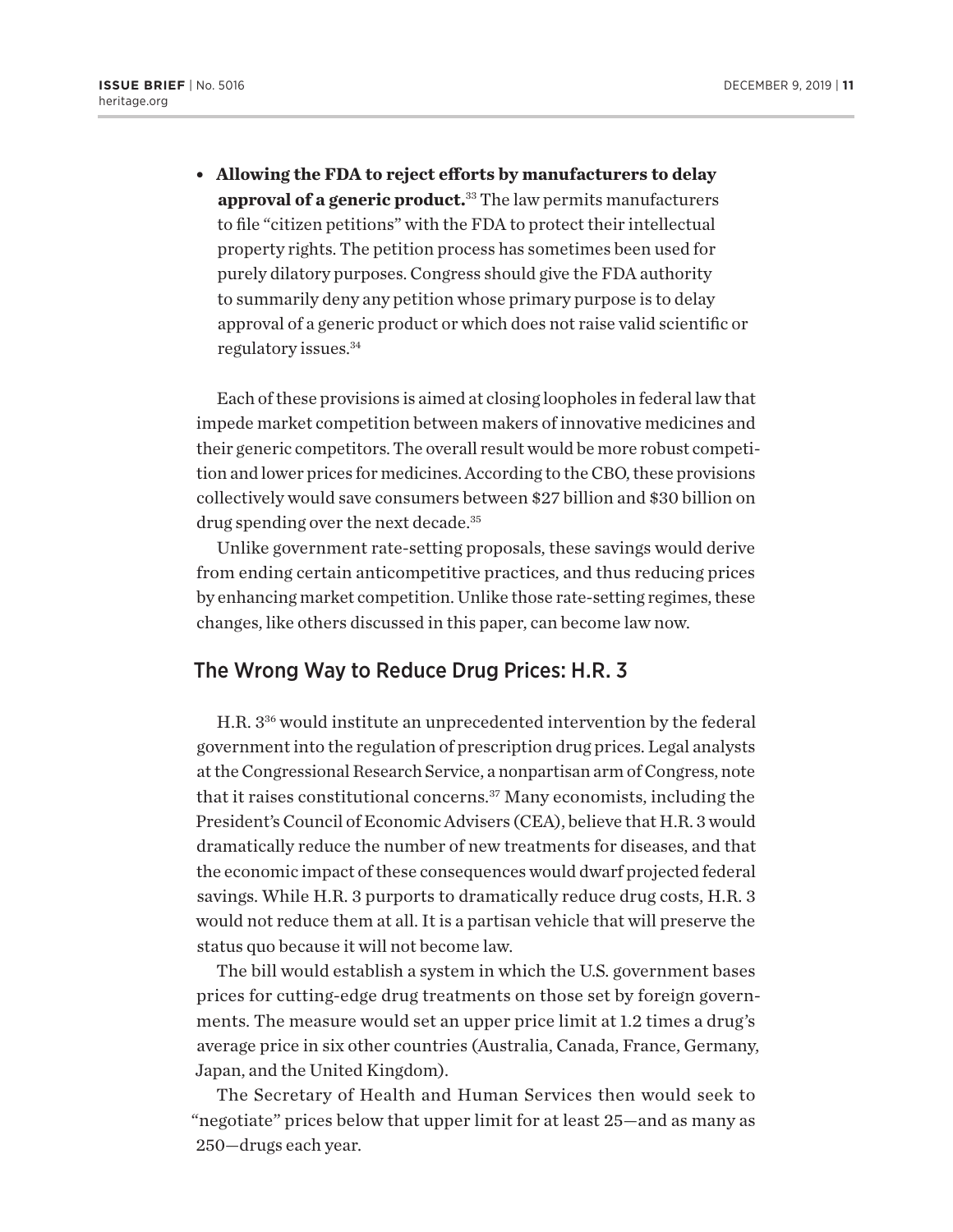The prices resulting from these "negotiations" would be applied throughout the U.S. market. The government would require manufacturers to offer that price to private, as well as public, payers or face massive fines.

A manufacturer that declines to negotiate the price of any of its products would incur an excise tax of up to 95 percent of the revenues it derived from that product in the preceding year.

# How H.R. 3 Affects Access to Care

Proponents of H.R. 3 claim that it would have no adverse effect on innovation or on access to pharmaceuticals. But aggressive government price-setting has damaged innovation and limited access to new treatments in all six of the countries whose price controls the bill would import.

If the U.S. adopts price controls, it risks the same results here. Access to new drugs is much greater in the U.S. than in countries with price controls, in part because of having shunned price controls.

Of new active substances introduced between 2011 and 2018, 89 percent are available to Americans, compared with 62 percent in Germany and 60 percent in the United Kingdom.38 One-half or more of these new therapies are *un*available to Australian, Canadian, French, and Japanese patients.

This lack of access can have damaging effects. A study by IHS Markit examined outcomes for non-small-cell lung cancer, the leading cause of cancer mortality in the U.S. and the world.<sup>39</sup> The report compared how Americans with that disease fared, to how citizens of other highly developed countries, including Australia, Canada, France, and the U.K., fared.

The study concluded that Americans gained 201,700 life years as a result of faster access to new medicines. Half those gains would have been wiped out, the study found, if Americans had the same limited access to those treatments as patients in other countries.

Patients will be worse off if Washington emulates the price-control regimes of foreign governments.

### H.R. 3's Impact on Innovation

A December 2019 analysis by the President's Council on Economic Advisers estimates that 100 fewer drugs would be introduced—one-third fewer than the 300 projected to enter the market-over the next decade.<sup>40</sup>

In developing that estimate, the CEA study relied on a preliminary analysis by the CBO, which estimated that H.R. 3 would reduce pharmaceutical company revenues by \$500 billion to \$1 trillion over the next decade.<sup>41</sup>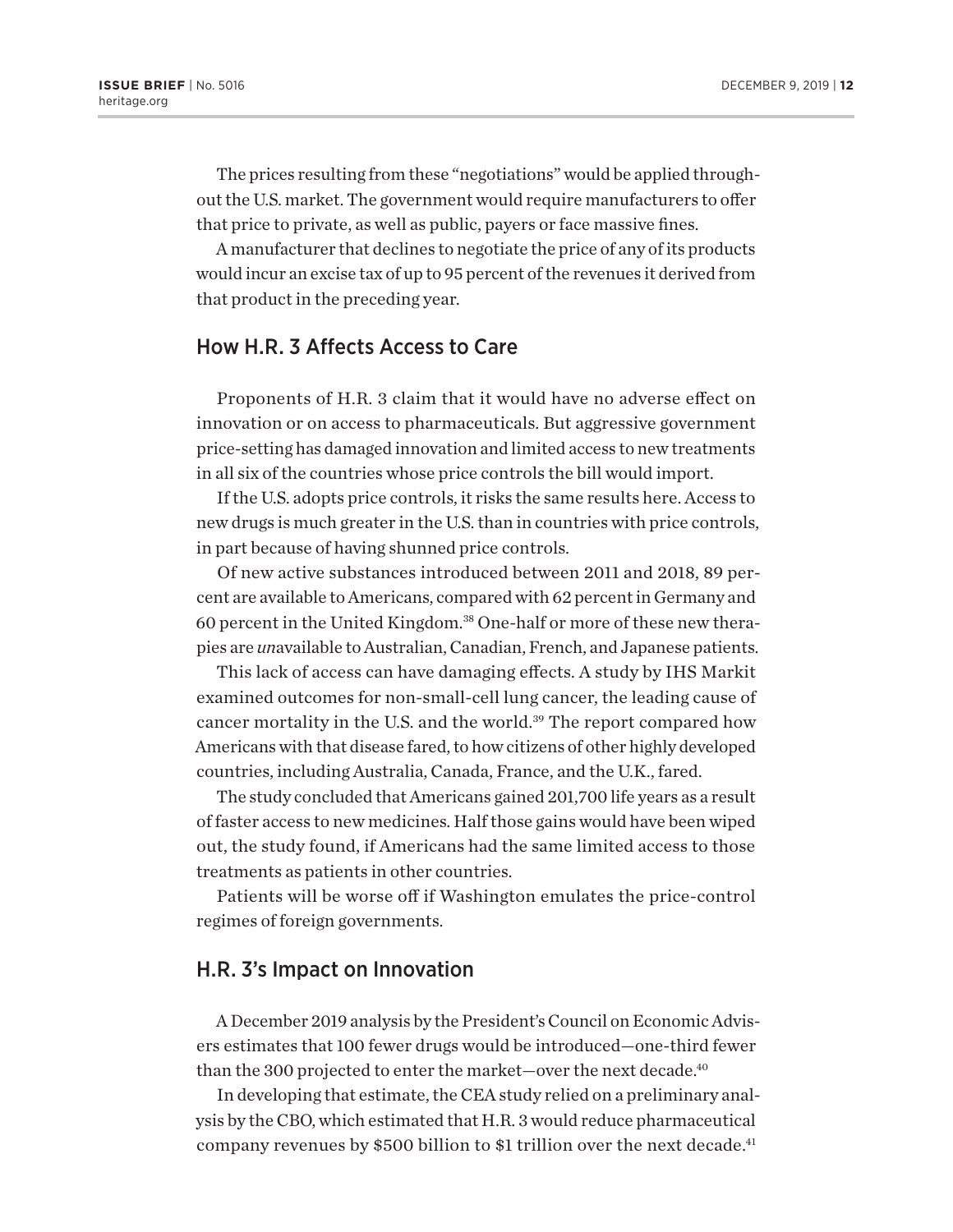Noting that pharmaceutical companies typically spend between 15 percent and 20 percent of revenue on research and development, the CEA study estimated that pharmaceutical companies would spend between \$75 billion and \$200 billion less on research and development if H.R. 3 gained enactment. Assuming that it costs roughly \$2 billion to develop a new drug, the CEA concluded that H.R. 3 could result in as many as 100 fewer drugs entering the market over the next decade.<sup>42</sup>

The annual savings to the federal government, which the CBO preliminarily estimated at \$34.5 billion, would be dwarfed by the economic costs the measure would impose.43 Fewer new medicines mean shorter life expectancies (a four-month reduction, according to the CEA study) and lower productivity. In all, the CEA put the annual economic price tag at \$375 billion to \$1 trillion, a figure that is more than ten times higher than H.R. 3's projected federal savings.

#### Conclusion

Amid a climate of partisan discord, Congress has arrived in an unfamiliar place: a bipartisan consensus on policies to rein in drug prices through increased choice and competition. Legislation that would provide relief to seniors from high drug costs and spur competition that will reduce drug prices for all Americans is within the grasp of Congress. The contours of these policies are contained in H.R. 19, a proposal assembled by congressional Republicans based on provisions that have demonstrated bipartisan backing. Congress should examine and refine these proposals to ensure that they all meet their intended goals, including the restructuring of the Medicare Part D benefit, and enacting them into law.<sup>44</sup>

It appears, however, that the House will vote on H.R. 3, a bill that would do great damage to the health of Americans, particularly those whose lives may depend on the development of new cures. Because it will not become law, H.R. 3 will preserve the status quo of high drug prices.

Americans need relief from high drug prices. Congress should deliver it.

**Doug Badger** is Visiting Fellow in Domestic Policy Studies, of the Institute for Family, Community, and Opportunity, at The Heritage Foundation, and a Senior Fellow at the Galen Institute.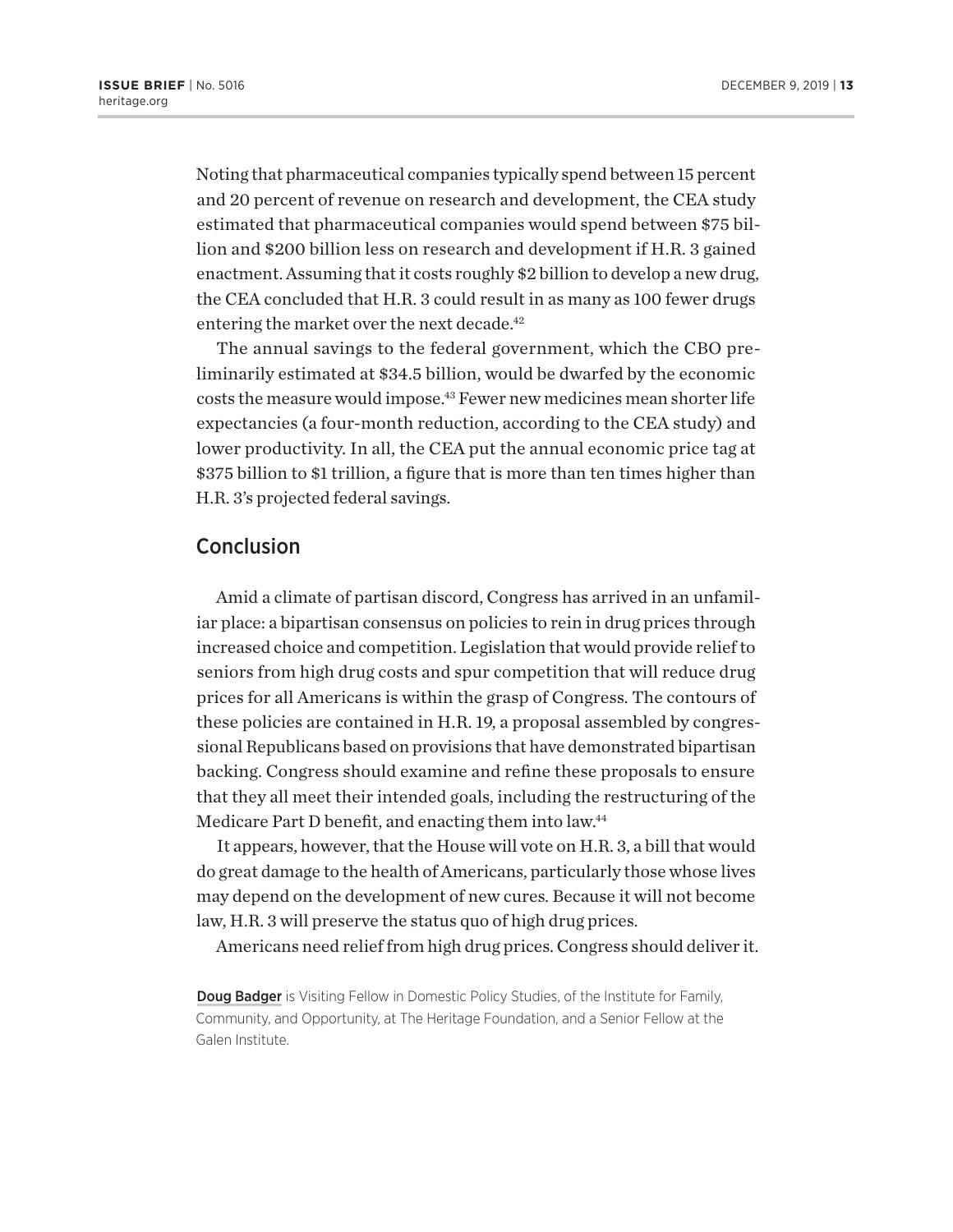# **Endnotes**

- 1. H.R. 19, The Lower Costs, More Cures Act, section-by-section summary released by House Republicans, December 6, 2019. H.R. 19, as outlined in this document, contains many proposals approved with bipartisan votes by the Senate HELP Committee (S. 1895, The Lower Health Care Costs Act) and the Senate Finance Committee (S. 2543, The Prescription Drug Pricing Reduction Act).
- 2. *2019 Annual Report of the Boards of Trustees of the Federal Hospital Insurance and Federal Supplemental Medical Insurance Trust Funds*, The Boards of Trustees, Federal Hospital Insurance and Federal Supplemental Medical Insurance Trust Funds, April 22, 2019, Table III.D3, p. 103.
- 3. Ibid., Table III.B4, p. 52.
- 4. Ibid., Table III.C4, p. 85.
- 5. Congressional Budget Office, "Offsetting Effects of Prescription Drug Use on Medicare's Spending for Medical Services," November 2012, p. 1, https:// www.cbo.gov/sites/default/files/112th-congress-2011-2012/reports/MedicalOffsets\_One-col.pdf (accessed December 9, 2019).
- 6. Chris Pope, "Issues 2020: Drug Spending Is Reducing Health Care Costs," Manhattan Institute, November 6, 2019, p. 3, https://www.manhattaninstitute.org/issues-2020-drug-prices-account-for-minimal-healthcare-spending (accessed December 9, 2019).
- 7. Robert J. Shapiro, "The Value of the Medicare Part D Program for its Beneficiaries and the Medicare System," Progressive Policy Institute, December 2016, p. 5, https://www.progressivepolicy.org/wp-content/uploads/2016/12/The-Value-of-the-Medicare-Part-D-Program.pdf (accessed December 9, 2019).
- 8. Medicare Payment Advisory Commission, "Report to the Congress: Medicare Payment Policy," March 2019, p. xxv, http://www.medpac.gov/docs/ default-source/reports/mar19\_medpac\_entirereport\_sec.pdf (accessed December 9, 2019).
- 9. For a detailed analysis of these various options, see Tara O'Neill Hayes, "Competing Proposals to Medicare Part D," American Action Forum, September 23, 2019, https://www.americanactionforum.org/insight/competing-proposals-to-reform-medicare-part-d/ (accessed December 9, 2019).
- 10. Congressional Budget Office, "The Prescription Drug Pricing Reduction Act," July 24, 2019. https://www.cbo.gov/system/files/2019-07/PDPRA\_ preliminary\_estimate.pdf (accessed December 9, 2019).
- 11. Section 125 of S. 2543 and section 116 of H.R. 19.
- 12. Section 132 of H.R. 19.
- 13. Debra A. McCurdy, "HHS Scraps Pending Rule to Remove Anti-Kickback Safe Harbor Protection for Drug Rebates to Health Plans, PBMs," ReedSmith, July 12, 2019, https://www.healthindustrywashingtonwatch.com/2019/07/articles/other-health-policy-developments/other-oig-developments/hhsscraps-pending-rule-to-remove-anti-kickback-safe-harbor-protection-for-drug-rebates-to-health-plans-pbms/ (accessed December 9, 2019).
- 14. Section 133 of H.R. 19, and section 116 of S. 2543.
- 15. Jeff Lagasse, "Nearly Half of Physicians Abandoned a Prescription at the Pharmacy Because It Was Too Expensive," *Healthcare Finance*, October 30, 2018, https://www.healthcarefinancenews.com/news/nearly-half-consumers-abandoned-prescription-pharmacy-because-it-was-too-expensive (accessed December 9, 2019).
- 16. Under the ASP payment system, Medicare pays providers ASP+6 percent for the drug. ASP reflects the average price realized by the manufacturer for its sales broadly across different types of purchasers and for patients with different types of insurance coverage. It is based on manufacturers' sales to all purchasers' net of manufacturer rebates, discounts, and price concessions (with certain exceptions). Manufacturers report ASP data to the Centers for Medicare and Medicaid Services on a quarterly basis, and the agency updates the payments quarterly. "Part B Drugs Payment Systems," Medicare Payment Advisory Commission, October 2017, http://www.medpac.gov/docs/default-source/payment-basics/medpac\_payment\_basics\_17\_partb final.pdf?sfvrsn=0 (accessed December 9, 2019).
- 17. S. 2543, section 110; H.R. 19, section 104. H.R. 19 would cap the add-on payment at \$2,000 for certain immunotherapies.
- 18. H.R. 19 would also vary the add-on payment based on a drug's price. Products with prices below the median would be reimbursed at ASP+10, while reimbursement for drugs whose prices were at the 85th percentile or higher would be reimbursed at ASP+4. H.R. 19, section 103.
- 19. S. 2543, section 106; H.R. 19, section 101.
- 20. S. 2543, section 147; H.R. 19, section 507.
- 21. S. 2543, section 112; H.R. 19, section 502.
- 22. For an overview on market exclusivity, see Kevin J. Hickey, Erin H. Ward, and Wen S. Shen, "Drug Pricing and Intellectual Property Law: A Legal Overview for the 116th Congress," Congressional Research Service, April 4, 2019, https://crsreports.congress.gov/product/pdf/R/R45666 (accessed December 9, 2019).
- 23. This discussion does not emphasize the distinction between *bioequivalent* active ingredients, which are commonly called generics, and *biosimilars*, which are not identical to the reference product, although they could be interchangeable. For a more complete discussion, see Agata Dabrowska, "Biologics and Biosimilars: Background and Key Issues," Congressional Research Service, June 6, 2019, https://crsreports.congress.gov/product/pdf/R/ R44620 (accessed December 9, 2019).